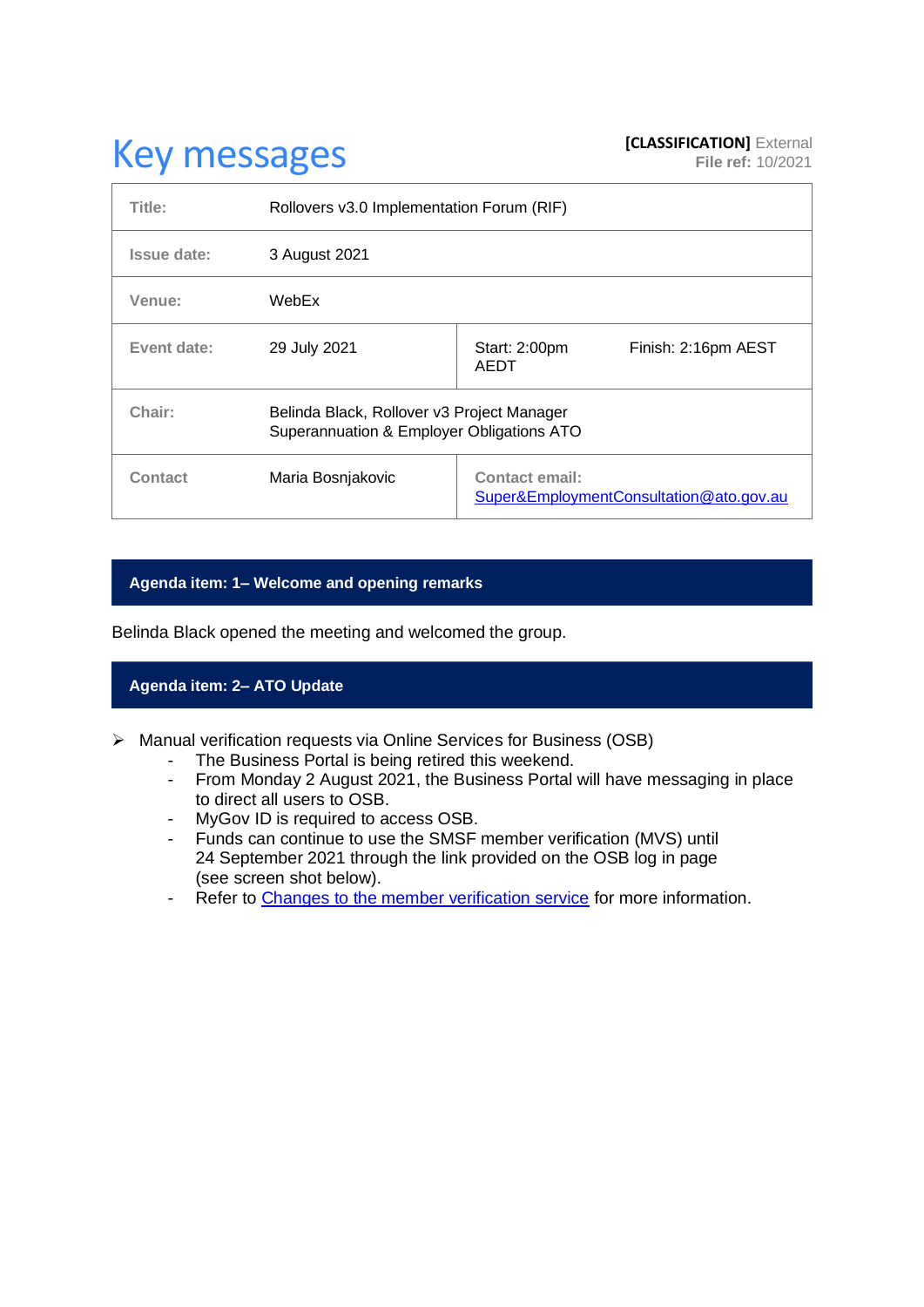| <b>Australian Government</b><br><b>Australian Taxation Office</b>                                         |                                                                                                         |                                                                                 |  |  |
|-----------------------------------------------------------------------------------------------------------|---------------------------------------------------------------------------------------------------------|---------------------------------------------------------------------------------|--|--|
| Online services for business                                                                              |                                                                                                         |                                                                                 |  |  |
| <b>Login to Online services for</b><br><b>business</b>                                                    |                                                                                                         |                                                                                 |  |  |
| Login to use SMSF member verification services<br>By logging in, you agree to<br>the terms and conditions |                                                                                                         |                                                                                 |  |  |
| <b>System information</b>                                                                                 | > Maintenance@<br>> System Requirements Check@<br>> Technical Support(?)                                | $>$ Duahboard $\sigma$<br>> myGovID in<br>> Relationship Authorization Manager@ |  |  |
| <b>Australian Taxation Office</b><br>Commonwealth of Australia                                            | Terms and conditions of<br>> Online seourity in<br>> Your rights of<br>Disolaimer@<br>> Your privacy of | > Definitions?<br>> Copyright in<br>About 7<br>Contact us?                      |  |  |

OSB - screenshot of where the SMSF MVS link will be located on the OSB log in page from 1 August.

➢ Production Verification Testing (PVT) – the first fund has onboarded, however there has been no transaction undertaken to date therefore PVT has not yet commenced.

POST MEETING NOTE: We have yet to receive accurate production dates from a number of funds. Therefore, where you have not undertaken, or are in the process of completing testing, and have a production date within the next 14 days, we will be updating this to 1 September as a default. This ensures we can undertake PVT support to those that are onboarding. Can you please ensure you advise us of your readiness dates, including G2B, B2B and production cutover dates via the [SuperStreamStandards@ato.gov.au](mailto:SuperStreamStandards@ato.gov.au)

➢ Fund Validation Service (FVS)

There has been no further FVS updates therefore the next fund to onboard will now be mid-August.

➢ Government 2 Business (G2B)

G2B testing progress with funds, administrators, SMSF providers, and digital service providers (DSPs) as at 29 July:

- 13 completed their G2B testing.
- 15 are currently undertaking G2B testing.
- ➢ Business 2 Business (B2B)

B2B cohorts 4 and 5 are in progress. Cohort 6/7 starts Monday 2 August and includes 7 APRA funds and 2 SMSF messaging providers.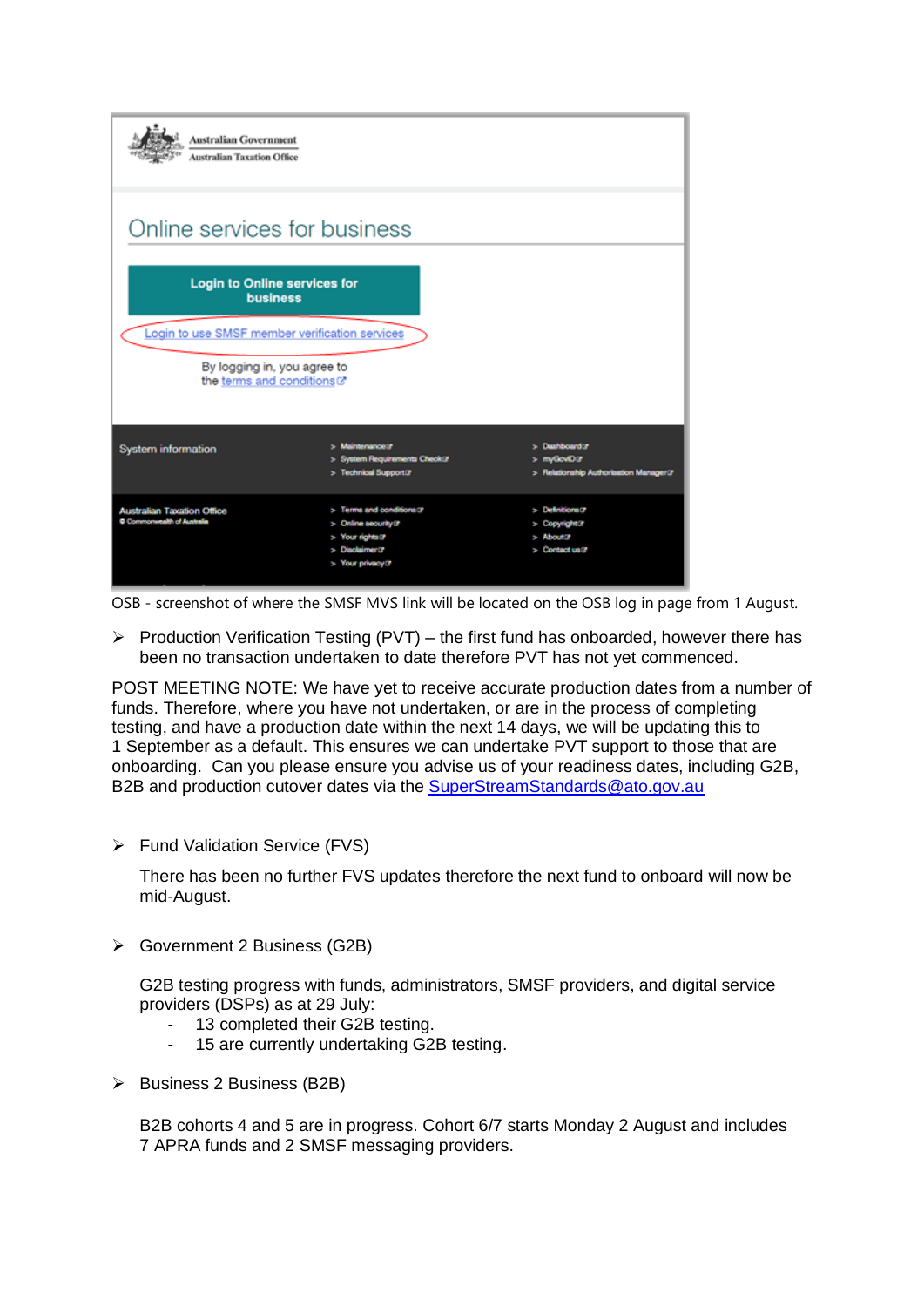- ➢ Cohort scheduling
	- The most recent iteration of the cohort schedule was updated on the 29 July and is currently being published weekly to reflect changes being made by industry with their readiness dates.
	- Cohort 8 participation has been confirmed and we are currently finalising participation in cohort 9.
	- Contact for cohort 10 will commence Monday 2 August.
	- We encourage all funds to continue to provide regular updates of all readiness information including G2B, P2P & B2B and production cut-over dates. This ensures we have up to date information, and it is being accurately recorded. Please continue to report any updates via the SuperStreamStandards@ato.gov.au mailbox.
- $\triangleright$  The following documents have been updated and forwarded for publishing on our [SuperStream Rollover v3](https://www.ato.gov.au/Super/Sup/SuperStream-Rollover-v3/) wrapper page:
	- [29 July 2021 weekly onboarding update](https://www.ato.gov.au/uploadedFiles/Content/SPR/downloads/29_July_2021.pdf)
	- [SuperStream Rollovers v3 implementation and onboarding information](https://www.ato.gov.au/uploadedFiles/Content/SPR/downloads/superstream_rollovers_v3_implementation_and_onboarding_information.pdf)
	- SMSF Rollover [v3 readiness summary –](https://www.ato.gov.au/uploadedFiles/Content/SPR/downloads/SMSF_Rollover_v3_Readiness_Summary-EVTE.pdf) EVTE
	- SMSF Rollover [v3 readiness summary –](https://www.ato.gov.au/uploadedFiles/Content/SPR/downloads/smsf_rollover_v3_readiness_summary_production.pdf) production
	- [SuperStream Rollover v3 Cohort Schedule](https://www.ato.gov.au/uploadedFiles/Content/SPR/downloads/SuperStream_Rollover_v3_Cohort_Schedule.pdf)
	- [SuperStream Rollover v3 implementation and onboarding learnings and issues](https://www.ato.gov.au/uploadedFiles/Content/SPR/downloads/SuperStream_Rollovers_v3_Implementation_and_onboarding_learning_and_issues_register.pdf)  [register](https://www.ato.gov.au/uploadedFiles/Content/SPR/downloads/SuperStream_Rollovers_v3_Implementation_and_onboarding_learning_and_issues_register.pdf)

#### **Agenda item: 3– Industry update and questions**

No updates

#### **Agenda item: 4– Issues register**

The latest version of the [SuperStream Rollover v3 implementation and onboarding learnings](https://www.ato.gov.au/uploadedFiles/Content/SPR/downloads/SuperStream_Rollovers_v3_Implementation_and_onboarding_learning_and_issues_register.pdf)  [and issues register](https://www.ato.gov.au/uploadedFiles/Content/SPR/downloads/SuperStream_Rollovers_v3_Implementation_and_onboarding_learning_and_issues_register.pdf) was published to the [SuperStream Rollover v3 wrapper](https://www.ato.gov.au/Super/Sup/SuperStream-Rollover-v3/) page 29 July 2021.

#### **Agenda item: 5– Lessons learned**

No updates

#### **Agenda item: 6 – Other business**

Release authority statement (RAS) taxable components field

- ➢ In the previous RIF meeting (15 July 2021), the ATO advised we were undertaking an internal review regarding the RAS taxable components field content within the User Guide.
	- We can confirm that the July version (4.03 Final) of the User guide has been enhanced to provide further clarity around some components in the RAS message. There is no change to the requirement and only affects funds who insert zero at the taxable components.